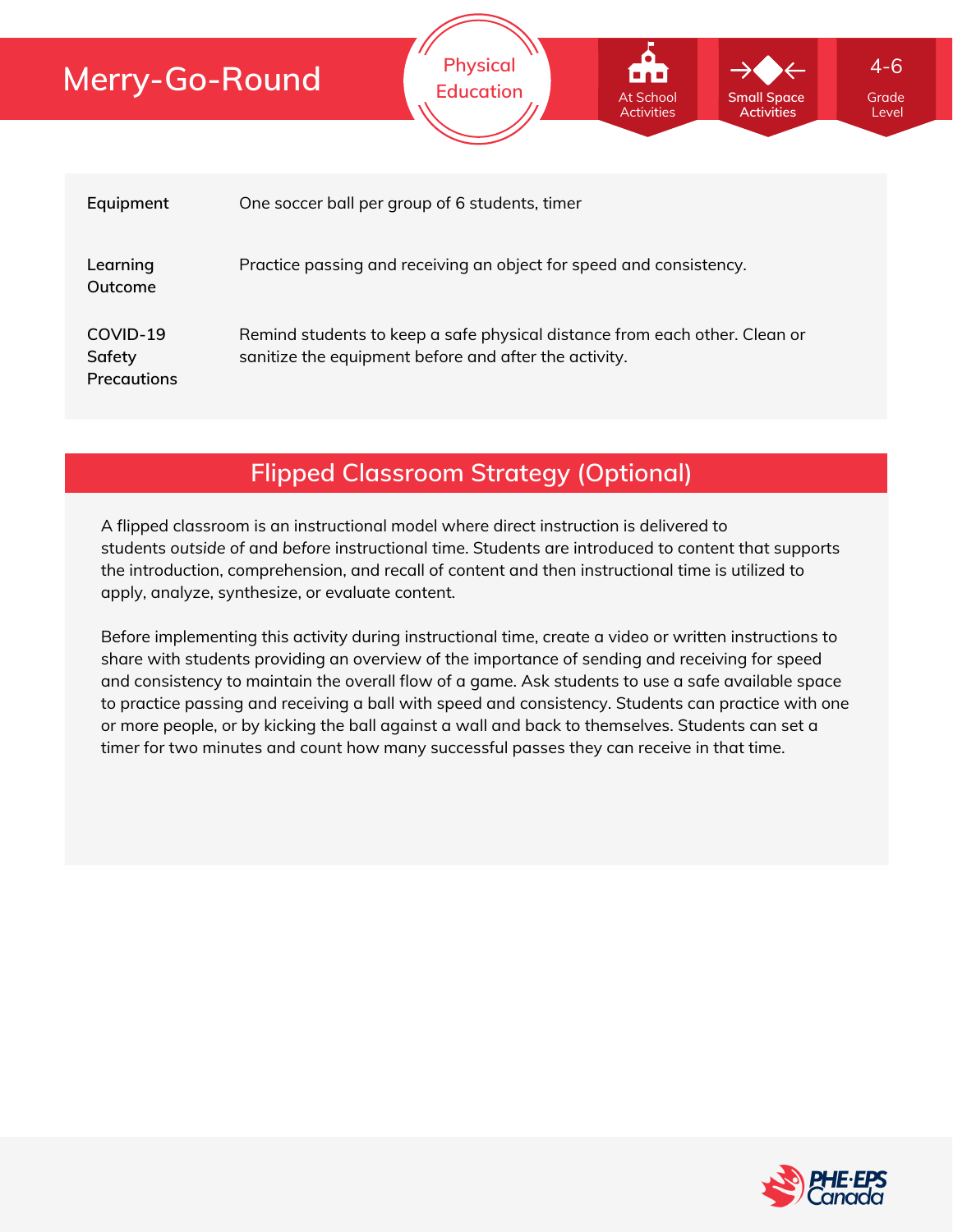

## **Activity Description**

Provide students with an overview of the importance of sending and receiving for speed and consistency to maintain the overall flow of a game. Discuss with students how they can be most successful when passing and receiving. Challenge students to not only consider what physical skills they must use but also what other skills such as communication and strategy. If utilizing a flipped classroom approach, ask students to recall what they practiced by passing and receiving before instructional time.

Divide students into groups of 6 and provide each group with a soccer ball. Remind students to only use their feet to pass the ball. Ask each group to find a space a safe distance from others. Groups stand in a circle with one student in the middle of the circle with the ball.

#### **Round 1: Cooperative Play**

Each group sets a group goal of the number of successful pass/receives they group will work towards. The student in the middle passes the ball to the first students in the circle. If that person successfully receives and traps the ball, the group scores 1 point. The receiver then passes the ball back to the student in the middle. The student in the middle repeats this action with the second student in the circle. Round 1 continues with the student in the middle passing and receiving the ball from each student in the circle. Round 1 can continue with subsequent rounds and new students in the middle.

#### **Round 2: Competitive Play**

In this round, set a timer for 2 minutes and signal groups to start. Groups are working to score as many points as possible within the game time. When the time is up, ask groups to share their point totals. Round 2 can continue with subsequent rounds and new students in the middle.

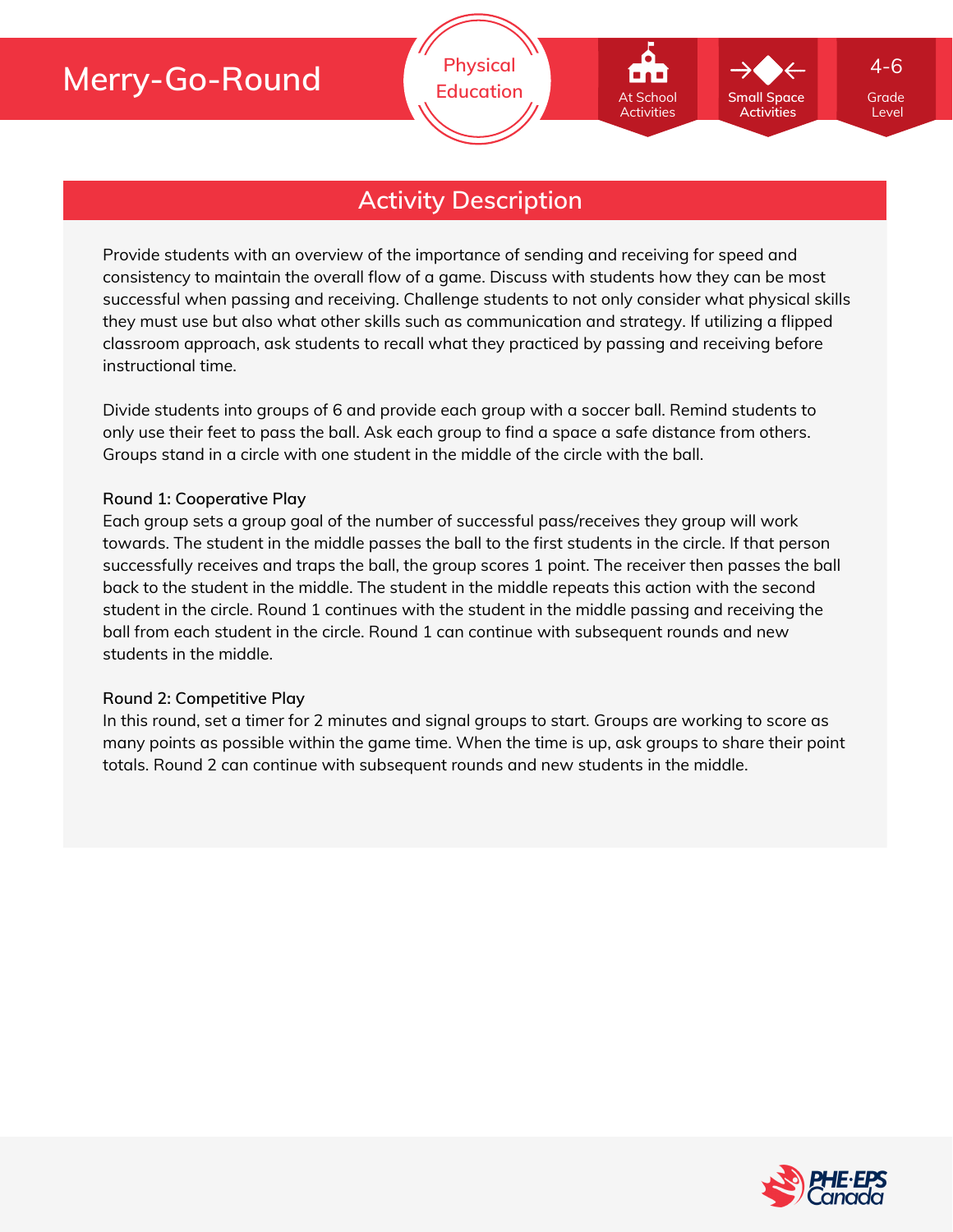**Physical Education Grade** At School **Grade** Small Space Grade At School Activities

4-6

Level

# **Physical Education**



## **MOVE**

**Develop psychomotor skills, tactics, and strategies that facilitate a variety of physical activities across diverse environments.**



#### **THINK**

**Develop cognitive skills and strategies for a variety of movement contexts that facilitate critical thinking, decision making, and problem solving.**



## **Develop affective skills and strategies**

**FEEL**

**that facilitate healthy and safe relationships with themselves, with others, and with their environment.**

#### **ACT**

**Practice behaviour skills and strategies that facilitate movement competence and confidence.**



# **Competencies Reflection Questions**

**Small Space Activities**

Reflection is important to support learning during physical education. Consider asking students the reflection questions below and discuss the answers together.

- *Which round did you find easier? Why?*
- *What did your group do that was successful?*



## **Inclusion Considerations**

Modifications can be made to a variety of activity components to ensure inclusion. As you plan activities, consider how everyone can be involved and how to modify or adapt the activities to ensure the full inclusion of all. The STEP framework provides modifications to the following activity components space, task, equipment, and people.